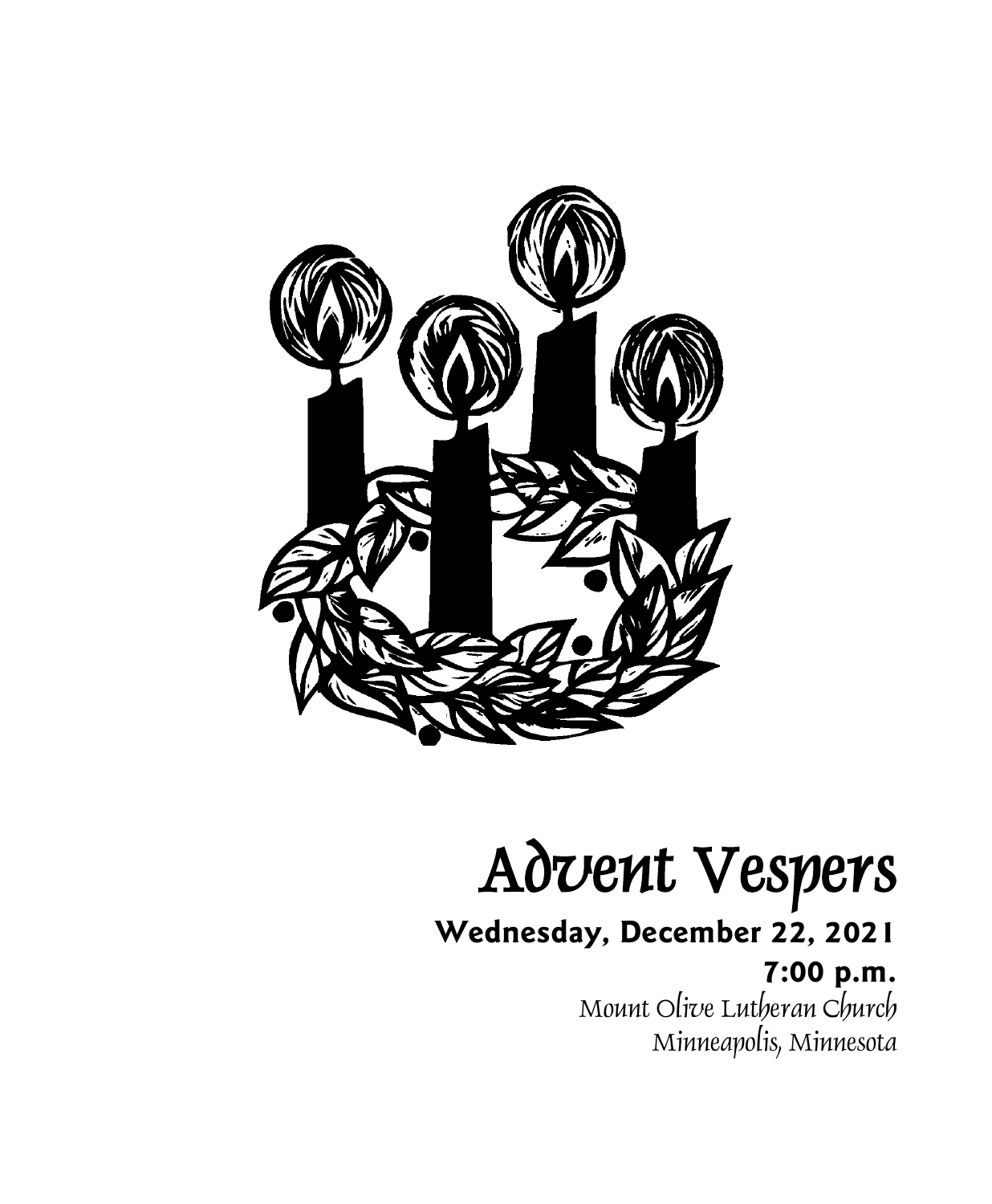## Advent Vespers

**Wednesday, December 22, 2021** + **7:00 p.m.**

Mount Olive Lutheran Church + Minneapolis, Minnesota

### + Opening



## $+$  Psalmody

 Psalmody *(seated)* page 312 "Let My Prayer Rise Before You as Incense" *Group One – Treble voices; Group Two – Low voices*

Psalm Prayer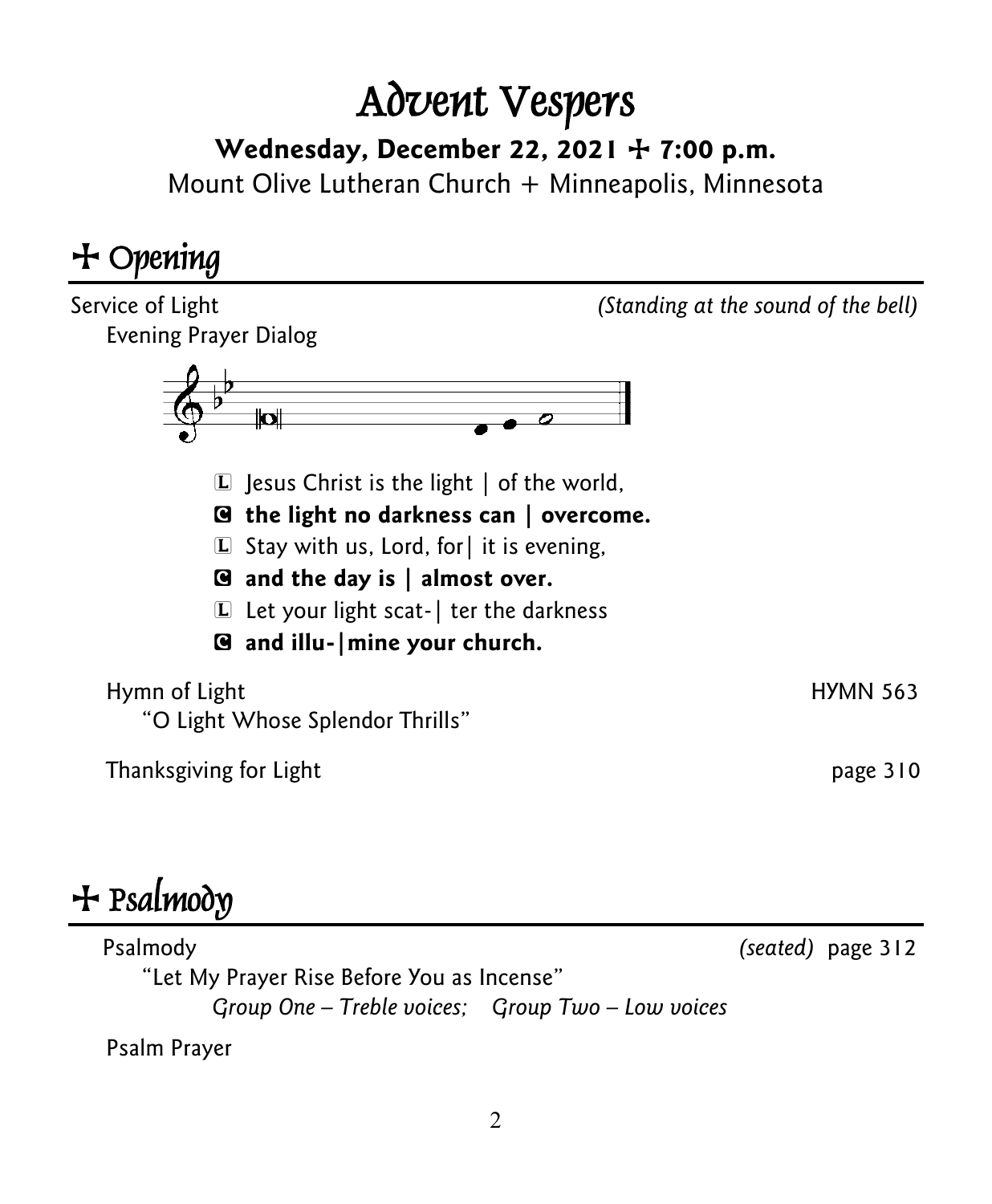Psalm 147

*The verses are sung by all, using the following tone.* 



Psalm Prayer

"Each Winter As the Year Grows Older" The Manuson Controller HYMN 252 *Stanza 1 – All Stanza 4 – Low voices Stanza 2 – Treble voices Stanza 5 - All Stanza 3 – All* 

Hymn *(standing)*

#### + Word





| <b>Gospel Canticle</b>            | (standing)          |
|-----------------------------------|---------------------|
| "My Soul Proclaims the Greatness" | page 314            |
| <b>Prayers</b>                    | (kneeling) page 316 |
| Lord's Prayer                     | page 318            |
| <b>Blessing</b>                   | (standing) page 319 |